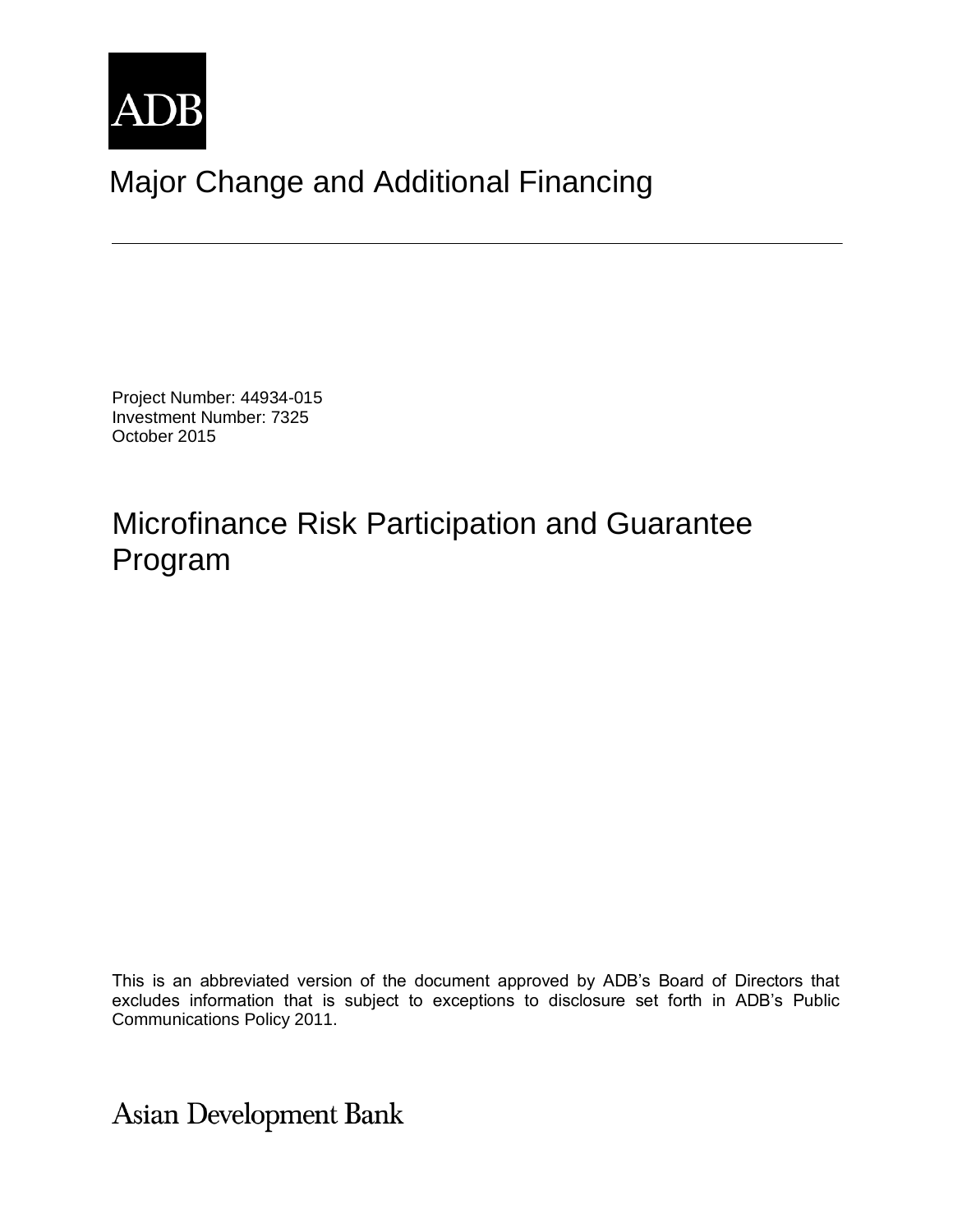#### **ABBREVIATIONS**

| ADB.         | Asian Development Bank                     |
|--------------|--------------------------------------------|
| <b>DMC</b>   | developing member country                  |
| <b>LCL</b>   | local currency lender                      |
| MFI          | microfinance institution                   |
| <b>MSMEs</b> | micro, small, and medium-sized enterprises |
| PFI          | partner financial institution              |

#### **NOTE**

In this report, "\$" refers to US dollars.

| <b>Vice-President</b>                     | D. Gupta, Private Sector and Cofinancing Operations                                                                                                                                                                                                                                                                                                       |
|-------------------------------------------|-----------------------------------------------------------------------------------------------------------------------------------------------------------------------------------------------------------------------------------------------------------------------------------------------------------------------------------------------------------|
| <b>Director General</b>                   | T. Freeland, Private Sector Operations Department (PSOD)                                                                                                                                                                                                                                                                                                  |
| <b>Director</b>                           | C. Engstrom, Private Sector Financial Institutions Division, PSOD                                                                                                                                                                                                                                                                                         |
| <b>Team leader</b><br><b>Team members</b> | H. Ahmed, Principal Investment Specialist, PSOD<br>M. Escurel, Project Analyst, PSOD<br>C. Gin, Principal Counsel, Office of the General Counsel<br>S. Noda, Senior Safeguards Specialist, PSOD<br>B. Quang, Safeguards Specialist, PSOD<br>B. Raemaekers, Principal Guarantees and Syndications Specialist, PSOD<br>K. Taniguchi, Senior Economist, PSOD |

In preparing any country program or strategy, financing any project, or by making any designation of or reference to a particular territory or geographic area in this document, the Asian Development Bank does not intend to make any judgments as to the legal or other status of any territory or area.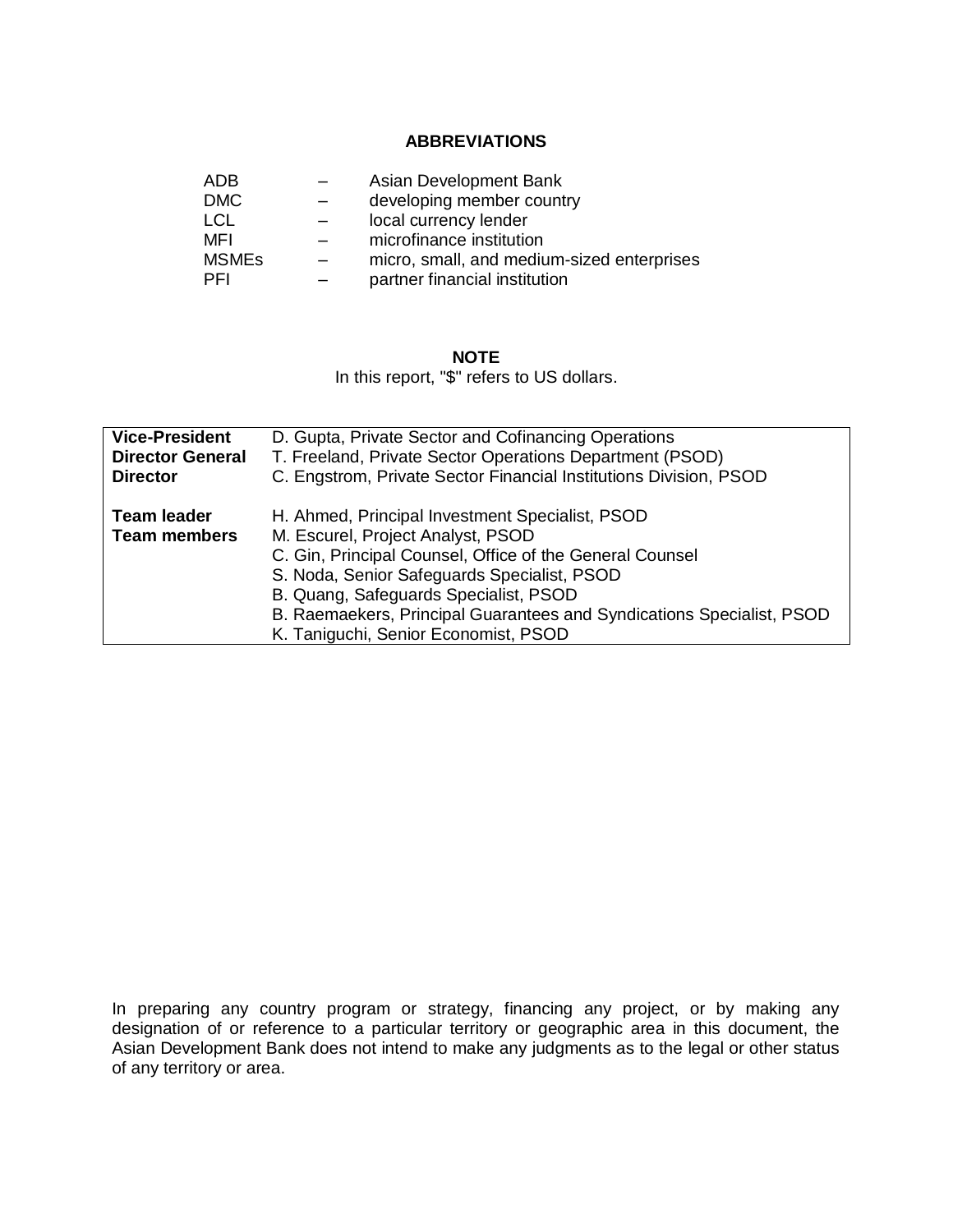## **CONTENTS**

| $\mathbf{I}$ .    | PROPOSED MAJOR CHANGE AND ADDITIONAL FINANCING | 1 |  |
|-------------------|------------------------------------------------|---|--|
| II.               | <b>BACKGROUND</b>                              | 1 |  |
| III.              | <b>IMPLEMENTATION PROGRESS</b>                 | 3 |  |
| IV.               | RATIONALE FOR THE PROPOSED CHANGES             | 3 |  |
| V.                | <b>DUE DILIGENCE</b>                           | 5 |  |
| VI.               | THE PRESIDENT'S RECOMMENDATION                 | 6 |  |
| <b>APPENDIXES</b> |                                                |   |  |
| 1.                | Revised Design and Monitoring Framework        | 7 |  |
| 2.                | <b>List of Linked Documents</b>                | 9 |  |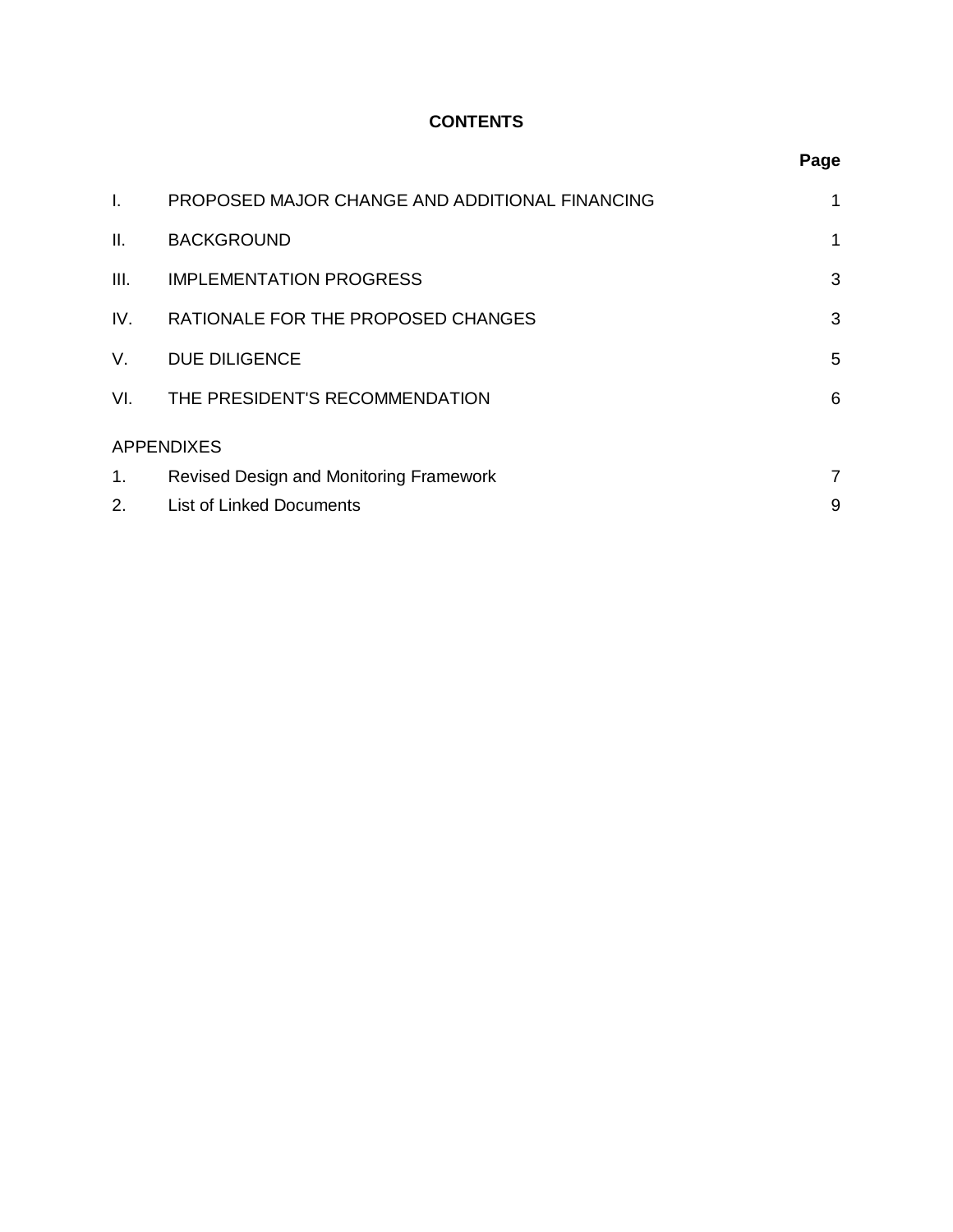#### **I. PROPOSED MAJOR CHANGE AND ADDITIONAL FINANCING**

<span id="page-3-0"></span>1. A major change and additional financing for the Microfinance Risk Participation and Guarantee Program are proposed for Board consideration.

2. Under this proposal, the Asian Development Bank (ADB) would provide up to \$50 million in additional financing for the program, increasing the program limit to \$240 million.<sup>1</sup> In addition, the program's expiration date for the 2015 availability period would be removed, subject to reviews by ADB's Board of Directors every 3 years. The revised design and monitoring framework is in Appendix 1.

#### **II. BACKGROUND**

<span id="page-3-1"></span>3. Access to finance is often cited as one of the primary obstacles for micro, small, and medium-sized enterprises (MSMEs). An International Finance Corporation report found that MSMEs in developing countries face a financing gap of about \$2.1 trillion–\$2.6 trillion, which is equivalent to 30%–36% of current outstanding MSME credit. An estimated 200 million–245 million formal and informal enterprises do not have access to finance or find access to finance a constraint.<sup>2</sup>

4. The impact of the Andhra Pradesh crisis  $3$  in the microfinance industry in 2010 created an acute liquidity scarcity for microfinance institutions (MFIs) throughout India. In response, ADB developed the Microfinance Risk Participation and Guarantee Program to encourage international and domestic financial institutions to increase their lending volumes to microfinance through risk participation and guarantee arrangements.

5. The Board approved the program on 13 December 2010 with a \$250 million limit.<sup>4</sup> In 2012, \$60 million was canceled and program limit was reduced to \$190 million in order to create lending capacity for other nonsovereign approvals that year. <sup>5</sup> The program facilitates the expansion of lending volumes of partner financial institutions (PFIs) to MFIs. The availability period of the program was set at 5 years or until 13 December 2015. Since the underlying risk-participated loans to MFIs have a maximum tenor of 3 years, ADB's exposure could extend to 2018. The program has been implemented through risk participations and guarantees.<sup>6</sup> Under the program, ADB selects PFIs to provide local currency loans to ADB-approved MFIs in its developing member countries (DMCs).<sup>7</sup> ADB risk participates or guarantees the default risk of these MFIs, thereby catalyzing private sector participation and mobilizing additional funds for the MFIs.

 $\overline{\phantom{a}}$ <sup>1</sup> ADB. 2010. *Additional Financing: Enhancing Development Effectiveness*. Manila.

<sup>2</sup> International Finance Corporation. 2013. *Closing the Credit Gap for Formal and Informal Micro, Small, and Medium Enterprises.* Washington, DC.

<sup>&</sup>lt;sup>3</sup> Caused primarily by the State of Andhra Pradesh, India, whereby it outlawed the repayment of microfinance loans by individual borrowers, resulting in huge defaults at the MFI level and rescheduling of debt from commercial banks.

<sup>4</sup> ADB. 2010. *Report and Recommendation of the President to the Board of Directors: Proposed Microfinance Risk Participation Program.* Manila.

<sup>&</sup>lt;sup>5</sup> The reduction of the original program limit by \$60 million was reported to the Board through a deduction to the total amount of approvals in the year that it was canceled (2012). The reduction was also reported to the Board through the annual portfolio performance review circulated by the Independent Evaluation Department.

 $6$  Through a minor change in scope, approved on 6 May 2011, the program was expanded to include the issuance of

guarantees. 7 Partner Financial Institution Criteria (accessible from the list of linked documents in Appendix 2).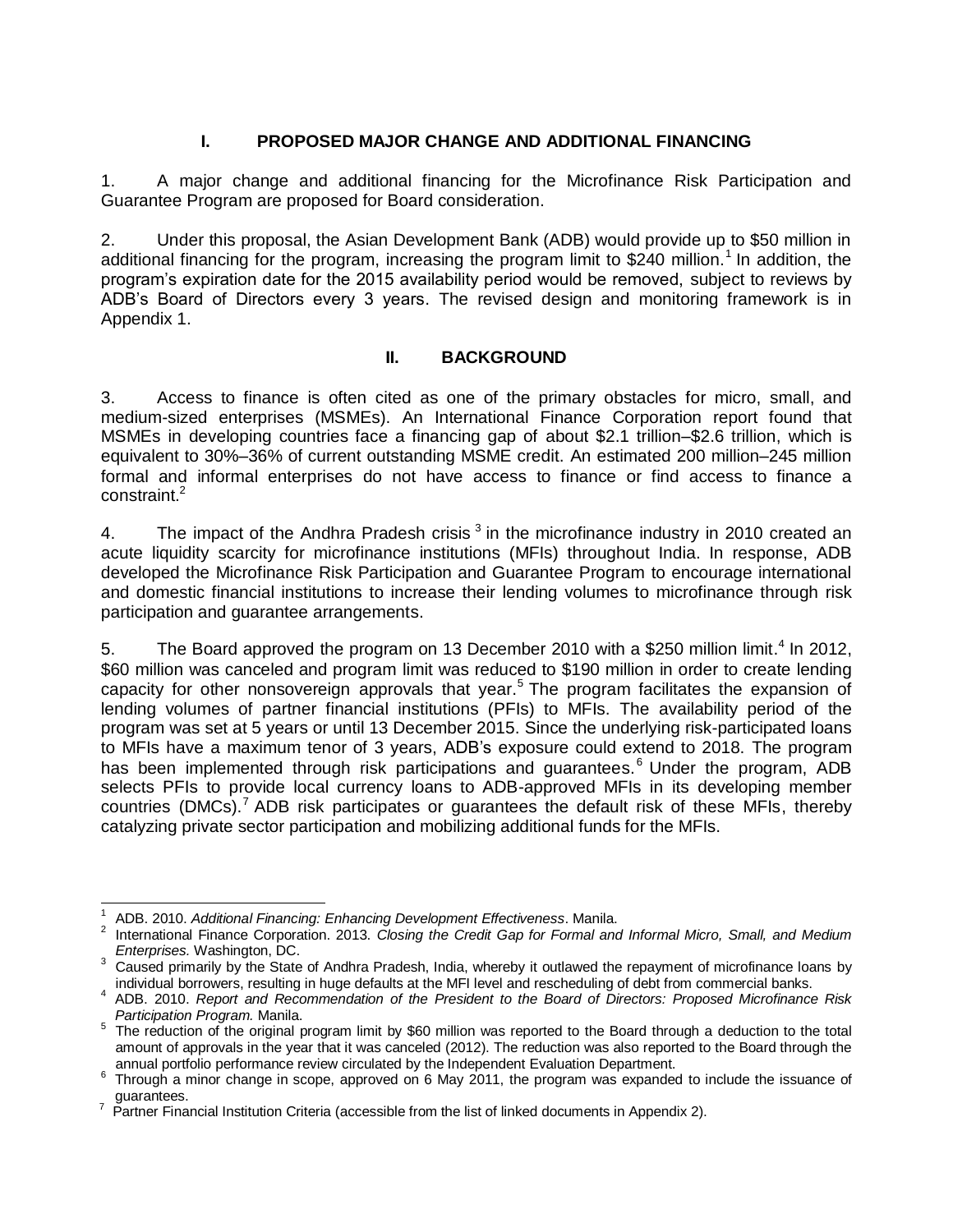6. Under the risk participation structure, ADB shares (e.g., on a 50:50 basis) the default risk of ADB-approved MFIs. In the guarantee structure, however, the PFI role is split between two entities—one to perform as an arranger $<sup>8</sup>$  and the other as the local currency lender (LCL).</sup> Similarly, the default risk is shared on a pro-rata basis between arranger (typically at 10%), the LCL (35%), and ADB (50%). The remaining 5% is represented as a first loss and is provided by the MFI as cash collateral placed with the LCL.<sup>9</sup> The program is available to international and local financial institutions supporting and funding microfinance in Asia and the Pacific.

7. **Consistency with ADB strategy.** Poverty reduction and inclusive economic growth is one of the 10 strategic priorities of ADB set forth in the Midterm Review of Strategy 2020.<sup>10</sup> ADB will continue to pursue its vision of an Asia and Pacific free of poverty by expanding its support for achieving and sustaining rapid and inclusive economic growth. In its approach to inclusive economic growth, ADB will emphasize financial inclusion by improving and expanding support for microfinance and finance for small and medium-sized enterprises, as well as by using innovative information and communication technology to improve access to finance. The program was welltimed and in line with supporting the financial and institutional development of the microfinance industry and expansion of access to finance for small entrepreneurs, particularly poor households and women. The expansion of access to finance for women supports ADB's Gender Equality and Women's Empowerment Operational Plan, 2013-2020.<sup>11</sup>

8. **Impacts.** The program has supported the increase of PFI lending volumes to MFIs. MFIs provide the unbanked low-income segments with wider access to financial services. Within strict and acceptable guidelines, loans provided to individuals living below or at the poverty line are deployed to sustain business and livelihoods, and are not for consumption. As such, this is consistent with inclusive business models.

9. One of the expected broader impacts of the program has been increased economic contribution to Asia and the Pacific by micro borrowers. A 10% increase in employment and productive output was expected. Data collected from the annual report of the Government of India's Ministry of Micro, Small and Medium Enterprises show 44% growth in the number of registered microenterprises and a 21% increase in employment in this sub-sector from 2011 to 2014.<sup>12</sup> The program was also expected to provide greater financial access for the underserved poor. A 25% increase in the number of registered microfinance customers was targeted. Following ADB's intervention in this industry, smaller MFIs were expected to be able to access funding from commercial banks, which had been scarce. Under the program, ADB has supported 12 such institutions (considered small or medium-sized MFIs) of the 50 MFIs operating in India.<sup>13</sup> During the 5 years of the program, all impact criteria have far exceeded what had been envisioned (para. 10).

10. **Outcome.** Following the implementation of the program in 2012, the outcomes have been as follows:

(i) Through a combination of guarantees and risk participation, ADB has provided support to \$207 million of local currency loans. This covers more than 30 MFIs in

j 8 The role of the arranger in the guarantee structure includes identifying LCLs acceptable to ADB, as well as MFIs that will receive the funding. Acceptable criteria also require that the arranger have a financial relationship with the MFIs.

<sup>9</sup> Implementation arrangements and illustration of the two structures are accessible through the list of linked documents in Appendix 2.

<sup>10</sup> ADB. 2014. *Midterm Review of Strategy 2020: Meeting the Challenges of a Transforming Asia and Pacific.* Manila.

<sup>11</sup> ADB. 2013. *Gender Equality and Women's Empowerment Operational Plan, 2013–2020*. Manila.

<sup>&</sup>lt;sup>12</sup> Government of India, Ministry of Micro, Small and Medium Enterprises. 2015. *Annual Report 2014–2015*. New Delhi.<br><sup>13</sup> Bonking is besed on the Microfinance Institutions Natural India Micrometer report as of 21 March 2

Ranking is based on the Microfinance Institutions Network, India Micrometer report as of 31 March 2015.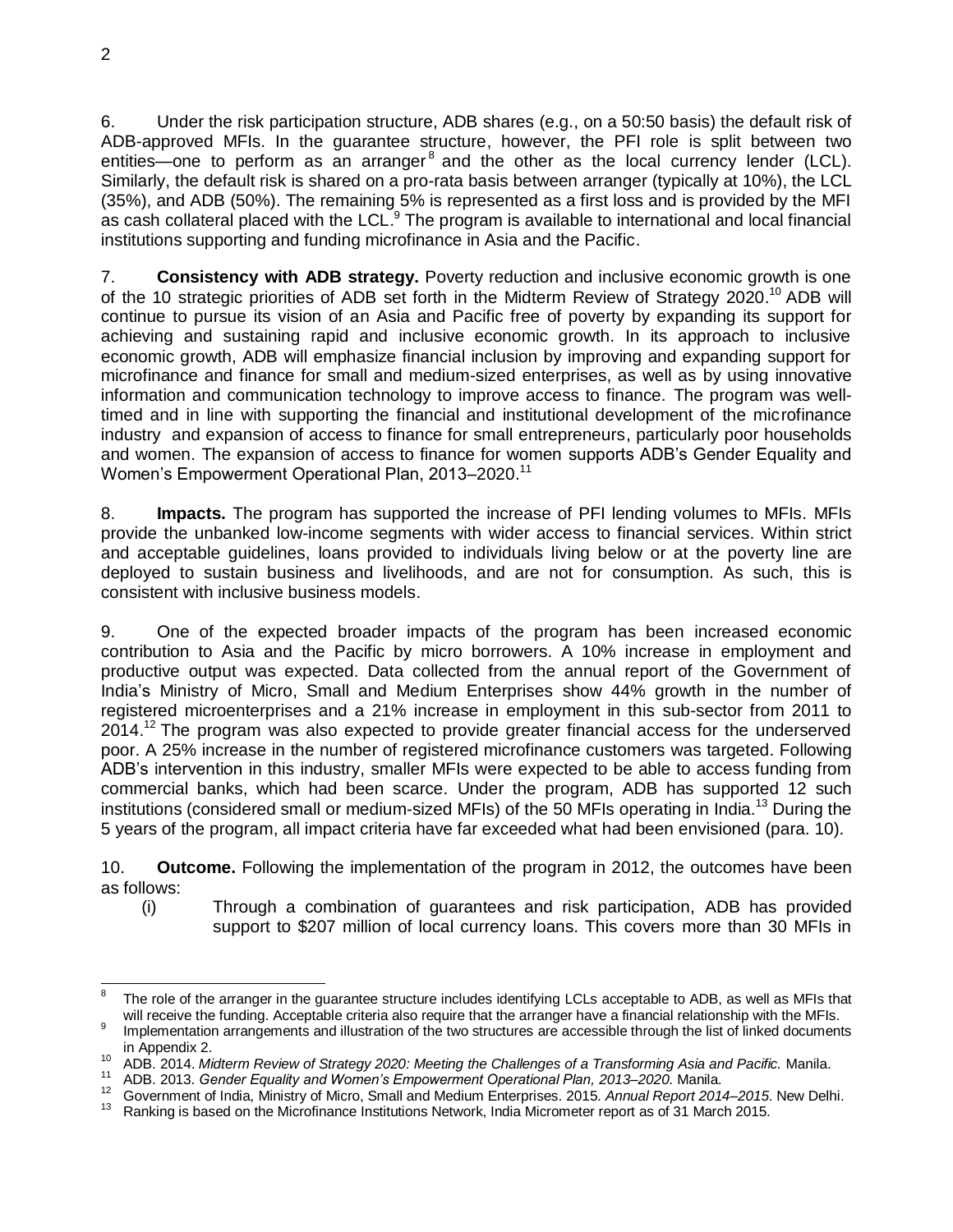India and Indonesia where utilization under the program has taken place.<sup>14</sup> In addition, the program has catalyzed private sector direct support totaling \$100 million through cofinancing.

- (ii) The number of borrowers under the program increased more than 200% to 1.23 million from 2012 to March 2015, and they were almost exclusively women.
- (iii) MFIs approved by ADB disclosed increased loan portfolios of almost \$2.0 billion, while commercial funding available to them increased by \$1.2 billion from 2012 to March 2015.
- (iv) Following ADB's support, fresh equity infusions to the same MFIs totaled \$53 million.
- (v) Asset quality has been excellent. Nonperforming loans continue to be below 5%, as required in the design and monitoring framework. As of March 2015, nonperforming loans were 0.16%.
- 11. **Output.** Since 2012, local currency loans totaling \$207 million have been disbursed.

#### **III. IMPLEMENTATION PROGRESS**

<span id="page-5-0"></span>12. The program has been successfully implemented and has achieved its objectives (paras. 10–11). It is therefore proposed that it continue unchanged, subject to the modifications set forth in paras. 13 and 15.

#### **IV. RATIONALE FOR THE PROPOSED CHANGES**

<span id="page-5-1"></span>13. **Additional financing.** The additional financing of up to \$50 million will contribute to maximizing the potential of the program and achieving its objectives. The maximum overall exposure that the program can assume at any time is limited to \$190 million (para. 5). The current facility allocations (\$175 million) leave minimal room to accommodate higher demand by the MFIs (most recently, PRASAC Microfinance Institution in Cambodia and SV Creditline Private in India). Furthermore, additional PFIs have been added to the program, including IndusInd Bank, Kotak Mahindra Bank, and Federal Bank in India.<sup>15</sup> Given the success of the program (para. 10), the Board is requested to approve additional financing of up to \$50 million, which will increase the overall limit of the program to \$240 million, and to confirm that the program is on a revolving basis.

14. Currently, 81% of the program is allocated in India, followed by Bangladesh (13%), Cambodia (4%), and Indonesia (2%).<sup>16</sup> Plans are in place to extend the program to the People's Republic of China, Pakistan, the Philippines, Sri Lanka, Thailand, and Viet Nam.<sup>17</sup> The program is expected to be implemented in 2016 and 2017 in these new countries, and they will utilize 5% of the proposed limit of \$240 million.

15. **Removal of program expiration date.** The program has broadened financial access for MFIs, thereby increasing funding for low-income entrepreneurs in several of ADB's DMCs. Poverty is a complex and multidimensional problem, and the program directly supports ADB's mission to eliminate poverty in Asia and the Pacific. The program's success in expanding financial access for the poor must be sustained and replicated. Therefore, it is recommended that the program be mainstreamed into ADB's operations by removing the expiration date. The Board will review the

 $14$ <sup>14</sup> Eight microfinance institutions are common under the guarantee and risk participation structures.<br><sup>15</sup> Approved by ADB's Investment Committee on 8 February 2015

<sup>15</sup> Approved by ADB's Investment Committee on 8 February 2015.

<sup>&</sup>lt;sup>16</sup> Based on approved limits by ADB's Office of Risk Management as of 30 June 2015.<br><sup>17</sup> The pregram has obtained no objections from these DMCs.

The program has obtained no objections from these DMCs.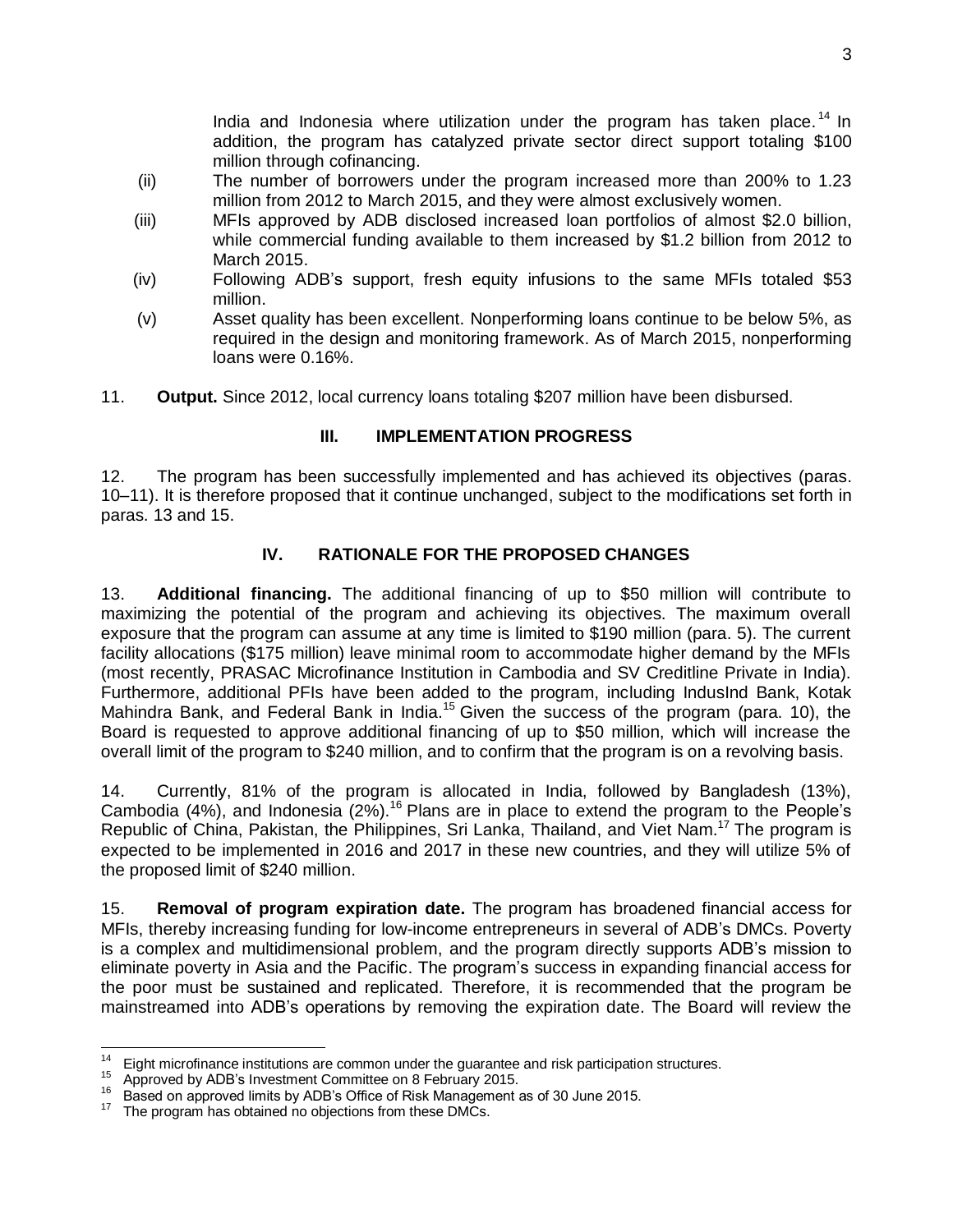program every 3 years through an informal board seminar. This will ensure that the program will continue to provide greater financial access for the bottom of the pyramid in a sustainable manner.

16. Removing the program expiration date will also enable ADB to enter new markets, adjust the program in some countries and regions, and continue a dialogue with several DMCs. Peak utilization is expected in the second quarter of 2016 as new PFIs and LCLs are added. During the initial stage (first 2 years from Board approval), significant time was spent developing the nonbank financial institution rating model (used for approving MFIs), negotiating the terms of the guarantee and risk participation agreements, and approving the PFIs and MFIs.

17. **Risks and mitigation measures.** The 2010 report and recommendation of the President (footnote 4) addressed these issues in detail and remain unchanged.<sup>18</sup>

18. **Currency risk.** As these are all local currency loans that ADB is supporting through a guarantee or risk participation structure, ADB will be liable to pay in dollars or in local currency (if available) if an MFI defaults. ADB would therefore carry the liability on its books in local currency, which would expose it to foreign exchange fluctuations. The 2010 Board approval allowed the issuance of guarantees and risk participations against local currency loans extended to the MFIs. This was done to reduce the financing cost to the MFI through elimination of foreign exchange hedging costs. The program's largest sub-limits are in India (\$97.1 million) followed by Bangladesh (\$16.0 million), Cambodia (\$5.0 million), and Indonesia (\$2.5 million).

19. The exposure under this program is, in general, not expected to lead to substantial consumption of the 1% limit of ADB's total equity for unhedged local currency guarantee operations, as established in the recent review of ADB's local currency operations.<sup>19</sup> This is because, in line with provisions in this policy paper, most of the major countries where this program will be operational already have regulatory approvals for funding claims from a local currency source. In India, for example, regulatory approvals for raising \$500 million are already in place and can be used to raise local currency resources to make payments on any future rupee guarantee claims under this program. In the Philippines, ADB already has standing regulatory approvals under the Asian Currency Note Program. In addition, ADB has access to its in-country equity (reserves) and possibly equity (paid-in) for local currency guarantees and local currency lending. These resources could also be used for funding guarantee claims under the program. In Pakistan, ADB has successfully applied for and received project-specific approvals for use of its local currency capital $^{20}$  to support local currency guarantee operations.

20. The likelihood of the entire program portfolio defaulting is low as it is a regional program, and the impact of foreign exchange risk on ADB's books is insignificant and well within prudential norms (on average, the ADB share of the risk is less than \$5 million per MFI). Furthermore, the events following the Andhra Pradesh crisis in India in 2010 show that, despite such large defaults in the state's microfinance portfolio, the regulator (Reserve Bank of India) was able to restrict defaults to Andhra Pradesh. The program has been active since 2012, reviewed more than 30 MFIs (including annual reviews), issued 25 guarantees (supporting \$70 million of local currency loans), and risk participated in 63 transactions (totaling \$137 million of local currency loans). There has been no delays in payments and/or defaults.

 <sup>18</sup> Risk and Mitigation Measures (accessible from the list of linked documents in Appendix 2).<br><sup>19</sup> ADB 2014, *Beview of the Asian Development Bank's Local Currency Operations*, Manila

<sup>19</sup> ADB. 2014. *Review of the Asian Development Bank's Local Currency Operations.* Manila.

<sup>20</sup> ADB. 1966. *Agreement Establishing the Asian Development Bank.* Manila. Refers to 50% of ADB's paid-in capital in currency of the member country as stated in ADB's Charter Article 6, Section 2, subsection b.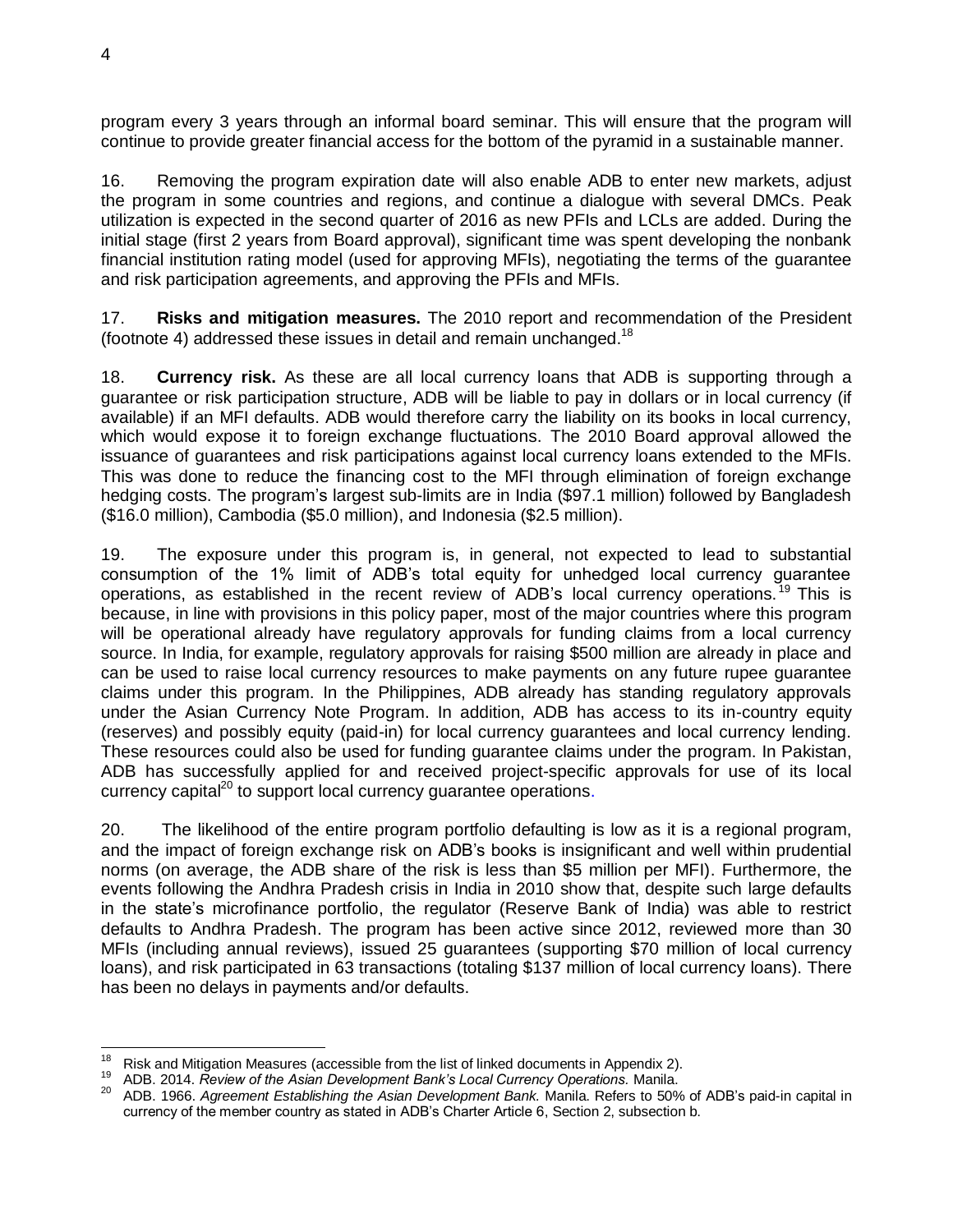21. **Revised design and monitoring framework.** The program will continue to foster inclusive finance in ADB's DMCs by supporting the expansion of PFI lending to MFIs. By 2018, the program's outcome will be \$500 million in increased lending volume by MFIs in the program and access provided to about 2 million micro entrepreneurs, largely women (95%), while maintaining sound portfolio quality with an overall nonperforming loan ratio of less than 5%.

22. The output will be increased access to finance for MFIs in ADB's DMCs.

## **V. DUE DILIGENCE**

<span id="page-7-0"></span>23. Each underlying PFI, LCL, and arranger that joins the program is subject to a separate due diligence process to confirm compliance with ADB policies.

24. **Environmental and social safeguards.** The program will continue to be classified as financial intermediary and will be treated as category C for the environment, involuntary resettlement, and indigenous peoples under ADB's Safeguard Policy Statement (2009). The business activities of PFIs and LCLs have minimal or no adverse environmental impacts, and are unlikely to have any impacts on involuntary resettlement and indigenous peoples. The program will apply ADB's prohibited investment activities list, exclude all projects that will have adverse environment and social safeguard impacts, ensure that investments using ADB funds abide by applicable national laws and regulations, and comply with the Safeguard Policy Statement. The PFIs and LCLs will confirm that they are compliant with the environmental and the safeguard policies in their periodic reports to ADB and need not apply any other specific safeguard requirements.<sup>21</sup> Given the nature of microfinance operations, environmental impacts are expected to be negligible and no involuntary resettlement or impact on indigenous people is foreseen.

25. **Exposure limits.** The program remains within the medium-term, country, industry, group, and single investment exposure limits for nonsovereign investments.

26. **Anticorruption policy.** All PFIs and LCLs have been or will be advised of ADB's Anticorruption Policy (1998, as amended to date) and Policy on Combating Money Laundering and the Financing of Terrorism (2003). Consistent with its commitment to good governance, accountability, and transparency, ADB will require the PFIs to institute, maintain, and comply with internal procedures and controls following international best practice standards for the purpose of preventing corruption or money laundering activities or the financing of terrorism, and covenant with ADB to refrain from engaging in such activities.

## **A. Assurances**

27. Consistent with the Agreement Establishing the Asian Development Bank (the Charter),  $2^2$ ADB will only proceed with the proposed assistance under the program upon establishing that a DMC has no objection. ADB has obtained no objection from all countries in which the program operates today.

Summary Poverty Reduction and Social Strategy (accessible from the list of linked documents in Appendix 2).

<sup>22</sup> ADB. 1966. *Agreement Establishing the Asian Development Bank.* Manila.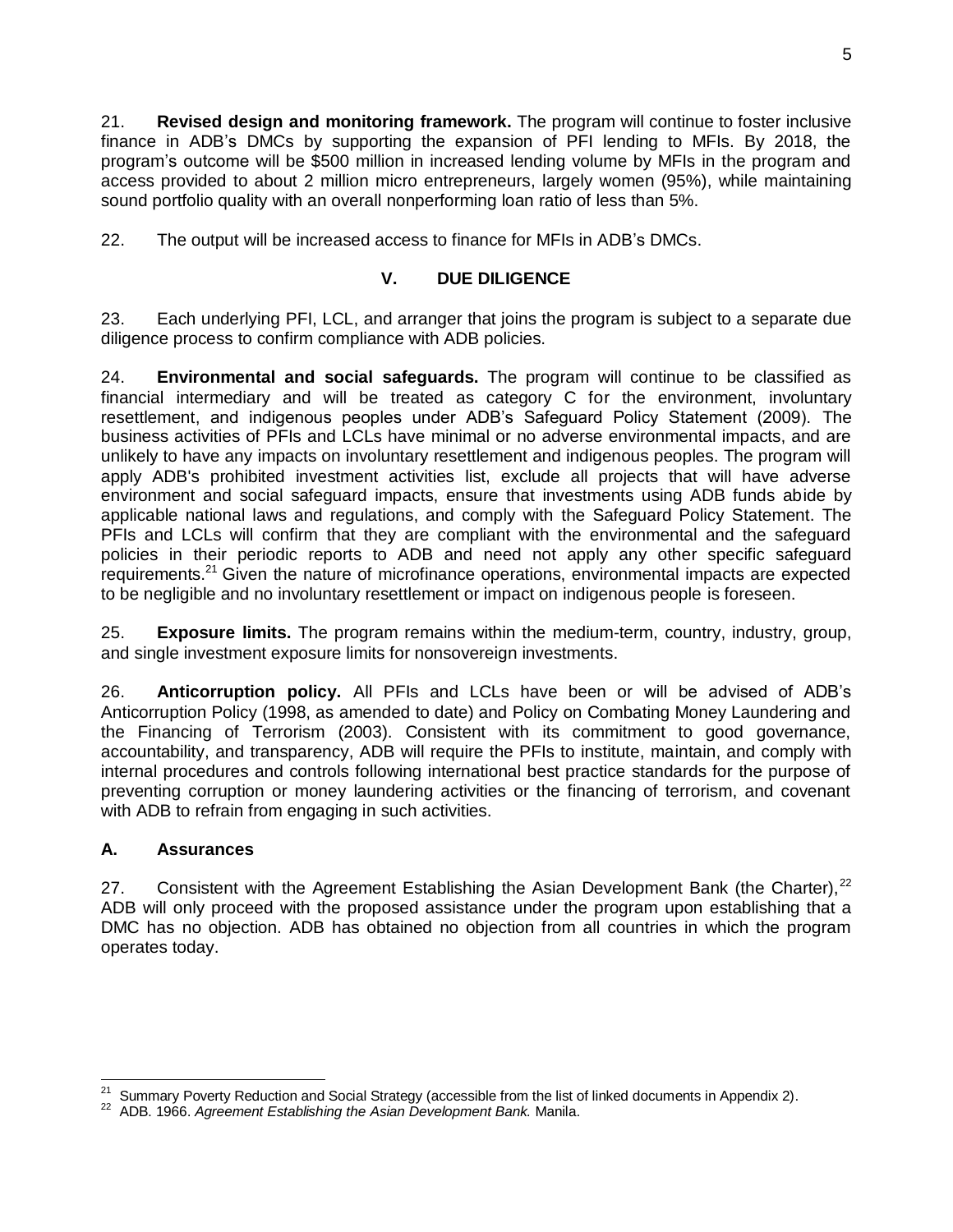## <span id="page-8-0"></span>**VI. THE PRESIDENT'S RECOMMENDATION**

28. The President recommends that the Board approve the additional financing and related changes for the Microfinance Risk Participation and Guarantee Program, as described in paras. 13 and 15.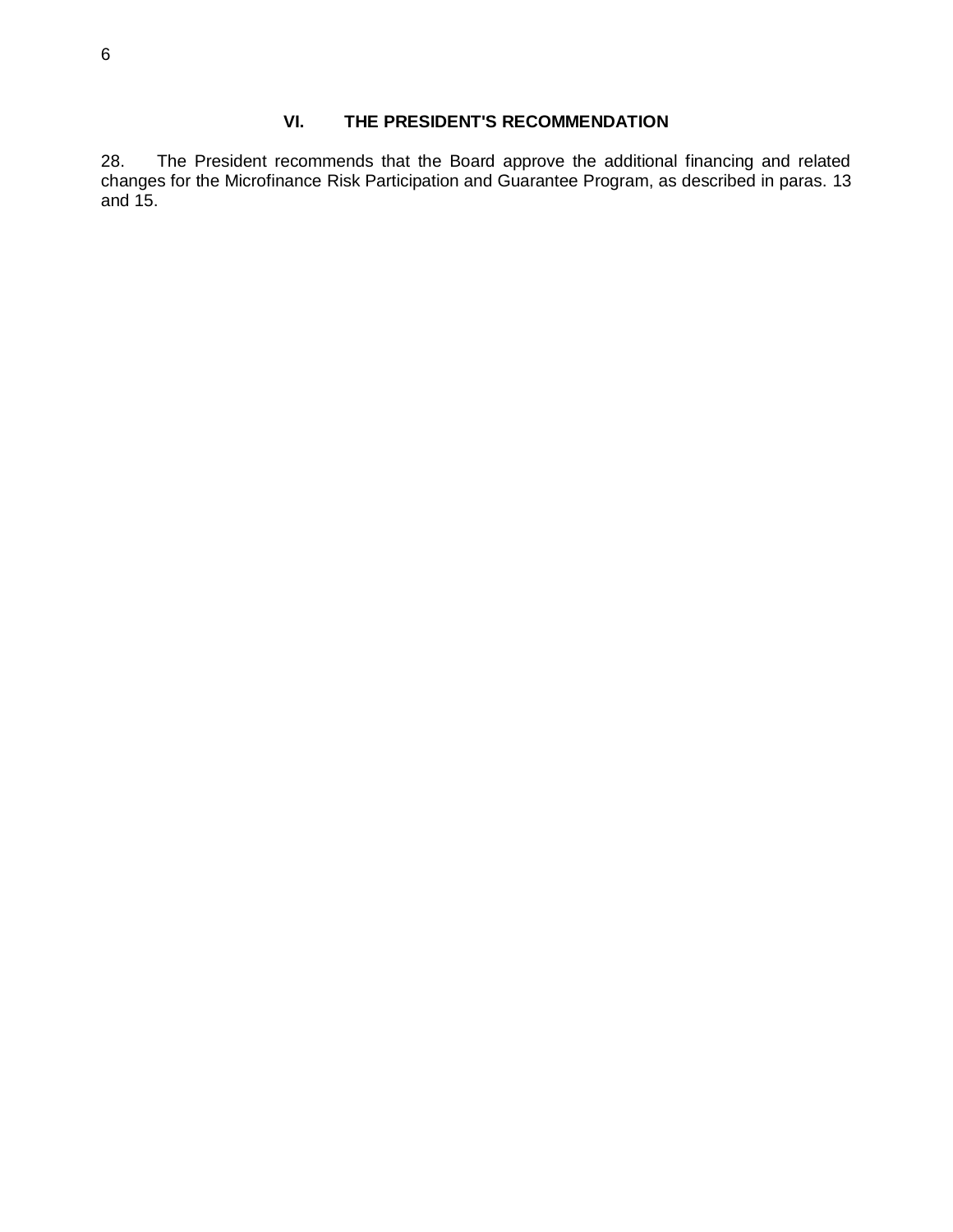#### <span id="page-9-0"></span>**Impacts the program is aligned with:**

#### **Current program**

- 1) Increased economic contribution to the Asia and Pacific region by micro-borrowers
- 2) Greater financial access for underserved poor customers
- 3) Expansion of private capital flows in the Asian microfinance sector

#### **Overall program**

1) Increased inclusive finance in ADB DMCs.<sup>a</sup>

| <b>Results Chain</b>                                                                            | <b>Performance Indicators with</b><br><b>Targets and Baselines</b>                                                                                                                                                                                                                                                                                                      | <b>Data Sources and</b><br><b>Reporting</b>                                                                                       | <b>Risks</b>                                                        |
|-------------------------------------------------------------------------------------------------|-------------------------------------------------------------------------------------------------------------------------------------------------------------------------------------------------------------------------------------------------------------------------------------------------------------------------------------------------------------------------|-----------------------------------------------------------------------------------------------------------------------------------|---------------------------------------------------------------------|
| <b>Outcome</b>                                                                                  |                                                                                                                                                                                                                                                                                                                                                                         |                                                                                                                                   |                                                                     |
| <b>Current program</b><br>Expanded and<br>improved access<br>to finance for MFIs<br>in ADB DMCs | <b>Current program</b><br>MFIs funded<br>under<br>the<br>a.<br>program increase their balance<br>sheet funding and loan portfolios<br>by 30% from 2011 to 2015                                                                                                                                                                                                          | a. MFI annual reports<br>and financial statements                                                                                 | Stability of the<br>regional economic<br>and political<br>landscape |
|                                                                                                 | b. Portfolio credit quality remains<br>high among MFIs supported<br>under the program, with average<br>NPLs of less than 5%                                                                                                                                                                                                                                             | b. Reports requested<br>from PFIs                                                                                                 |                                                                     |
| Overall program<br>Financial inclusion<br>by MFIs under the                                     | Overall program<br>By 2019:                                                                                                                                                                                                                                                                                                                                             |                                                                                                                                   |                                                                     |
| program sustained                                                                               | a. Loan portfolio of MFIs under<br>the program increased by at<br>least \$500 million (2015<br>baseline: \$207 million)<br>b. Average nonperforming loan<br>ratio of MFIs under the program<br>is maintained at less than 5,00%                                                                                                                                         | a-c. MFIs' annual reports<br>and audited financial<br>statements<br>a-c. Quarterly reports<br>provided by PFIs and<br><b>LCLs</b> | Microfinance is no<br>longer a priority<br>sector of growth.        |
|                                                                                                 |                                                                                                                                                                                                                                                                                                                                                                         |                                                                                                                                   | Regulatory<br>changes that could<br>affect the<br>microfinance      |
|                                                                                                 | $(2015 \text{ baseline: } 0.16\%)^6$<br>c. Aggregate number of<br>microfinance customers of MFIs<br>supported under the program<br>increases by 10% year on year<br>and at a minimum 95% are<br>women entrepreneurs (2015<br>baseline: 1.23 million customers<br>that benefitted from microfinance<br>loans supported under this<br>program, of which 99% are<br>women) | a-c. Quarterly financial<br>and qualitative monitoring<br>reports provided by<br><b>IFMRC</b>                                     | industry.                                                           |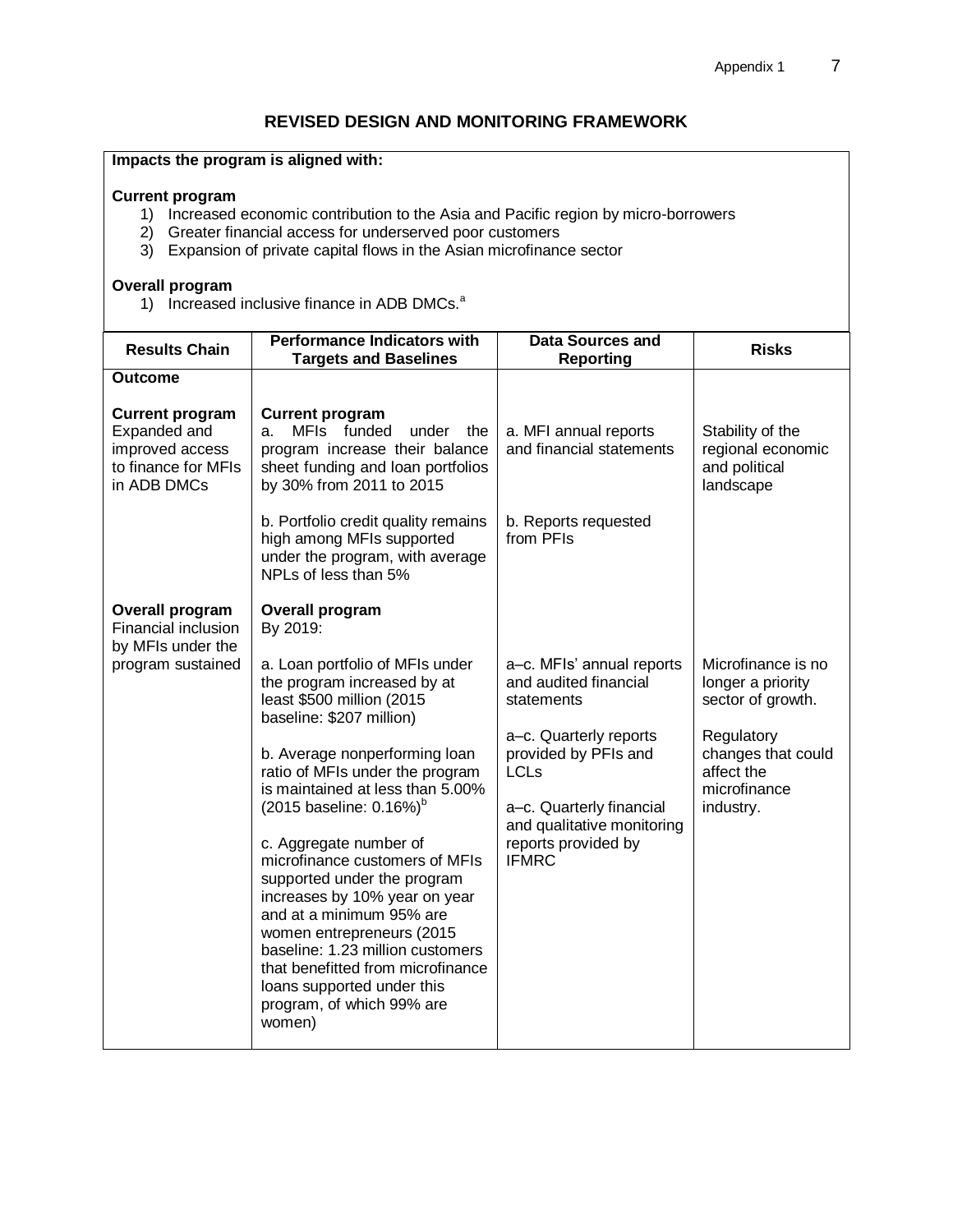| <b>Results Chain</b>                                                                                                                                                         | <b>Performance Indicators with</b><br><b>Targets and Baselines</b>                                                                                      | <b>Data Sources and</b><br><b>Reporting</b>               | <b>Risks</b>                                                                                                                                                             |  |  |
|------------------------------------------------------------------------------------------------------------------------------------------------------------------------------|---------------------------------------------------------------------------------------------------------------------------------------------------------|-----------------------------------------------------------|--------------------------------------------------------------------------------------------------------------------------------------------------------------------------|--|--|
| <b>Outputs</b>                                                                                                                                                               |                                                                                                                                                         |                                                           |                                                                                                                                                                          |  |  |
| <b>Current program</b><br><b>Risk Participation</b><br>program is<br>implemented                                                                                             | <b>Current program</b><br>\$250 million is made available<br>for Asian microfinance<br>customers up to 2015                                             | Reports requested from<br><b>PFIs</b>                     | Insufficient number<br>of PFIs to fully<br>utilize the program.                                                                                                          |  |  |
| <b>Overall program</b><br><b>Finance for MFIs</b><br>in ADB DMCs                                                                                                             | <b>Overall program</b><br>By 2018:                                                                                                                      |                                                           |                                                                                                                                                                          |  |  |
| increases                                                                                                                                                                    | Participating PFIs and LCLs'<br>lending to MFIs under the<br>program increased by \$500<br>million (2015 baseline: \$207<br>million)                    | PFI and LCL quarterly<br>and annual monitoring<br>reports | Nonutilization of<br>limits due to pricing,<br>reduced limits, and<br>deterioration of<br>ADB risk rating,<br>making ADB's<br>credit enhancement<br>products irrelevant. |  |  |
| <b>Key Activities with Milestones</b>                                                                                                                                        |                                                                                                                                                         |                                                           |                                                                                                                                                                          |  |  |
| 1. Completed<br>1.1 Standardize risk participation and guarantee program agreements<br>1.2 Agree on MFI eligibility criteria with PFIs and LCLs<br>2. Continue and unchanged |                                                                                                                                                         |                                                           |                                                                                                                                                                          |  |  |
|                                                                                                                                                                              | 2.1 Engage potential PFIs and LCLs and promote utilization of the risk participation and<br>guarantee program                                           |                                                           |                                                                                                                                                                          |  |  |
|                                                                                                                                                                              | 2.2 Conduct due diligence on PFIs and LCLs, including review of microfinance portfolio, business                                                        |                                                           |                                                                                                                                                                          |  |  |
|                                                                                                                                                                              | plan, credit underwriting standards, and monitoring procedures<br>2.3 Execute appropriate documentation with PFIs and LCLs under risk participation and |                                                           |                                                                                                                                                                          |  |  |
|                                                                                                                                                                              | guarantee agreements<br>2.4 Monitor and manage the underlying risk exposure on an ongoing basis                                                         |                                                           |                                                                                                                                                                          |  |  |
|                                                                                                                                                                              |                                                                                                                                                         |                                                           |                                                                                                                                                                          |  |  |
| 3. Added<br>3.1 Process transactions (i.e., issuance of guarantees and acceptance of referenced loans)<br>3.2 Execute appropriate documentation with other PFIs and LCLs.    |                                                                                                                                                         |                                                           |                                                                                                                                                                          |  |  |
| <b>Inputs</b>                                                                                                                                                                |                                                                                                                                                         |                                                           |                                                                                                                                                                          |  |  |
| <b>ADB</b><br>\$190,000,000<br>current                                                                                                                                       |                                                                                                                                                         |                                                           |                                                                                                                                                                          |  |  |
| \$50,000,000<br>additional<br>\$240,000,000<br>overall                                                                                                                       |                                                                                                                                                         |                                                           |                                                                                                                                                                          |  |  |
| <b>Assumptions for Partner Financing</b>                                                                                                                                     |                                                                                                                                                         |                                                           |                                                                                                                                                                          |  |  |
| Not applicable.                                                                                                                                                              |                                                                                                                                                         |                                                           |                                                                                                                                                                          |  |  |
| ADB = Asian Development Bank, DMC = developing member country, IFMRC = IFMR Capital, LCL = local currency                                                                    |                                                                                                                                                         |                                                           |                                                                                                                                                                          |  |  |

lender, MFI = microfinance institution, NA = not applicable, PFI = partner financial institution.

 $P$  Program defined.

**b** Data includes India and Indonesia only since no loans referenced yet from Bangladesh and Cambodia. Source: ADB.